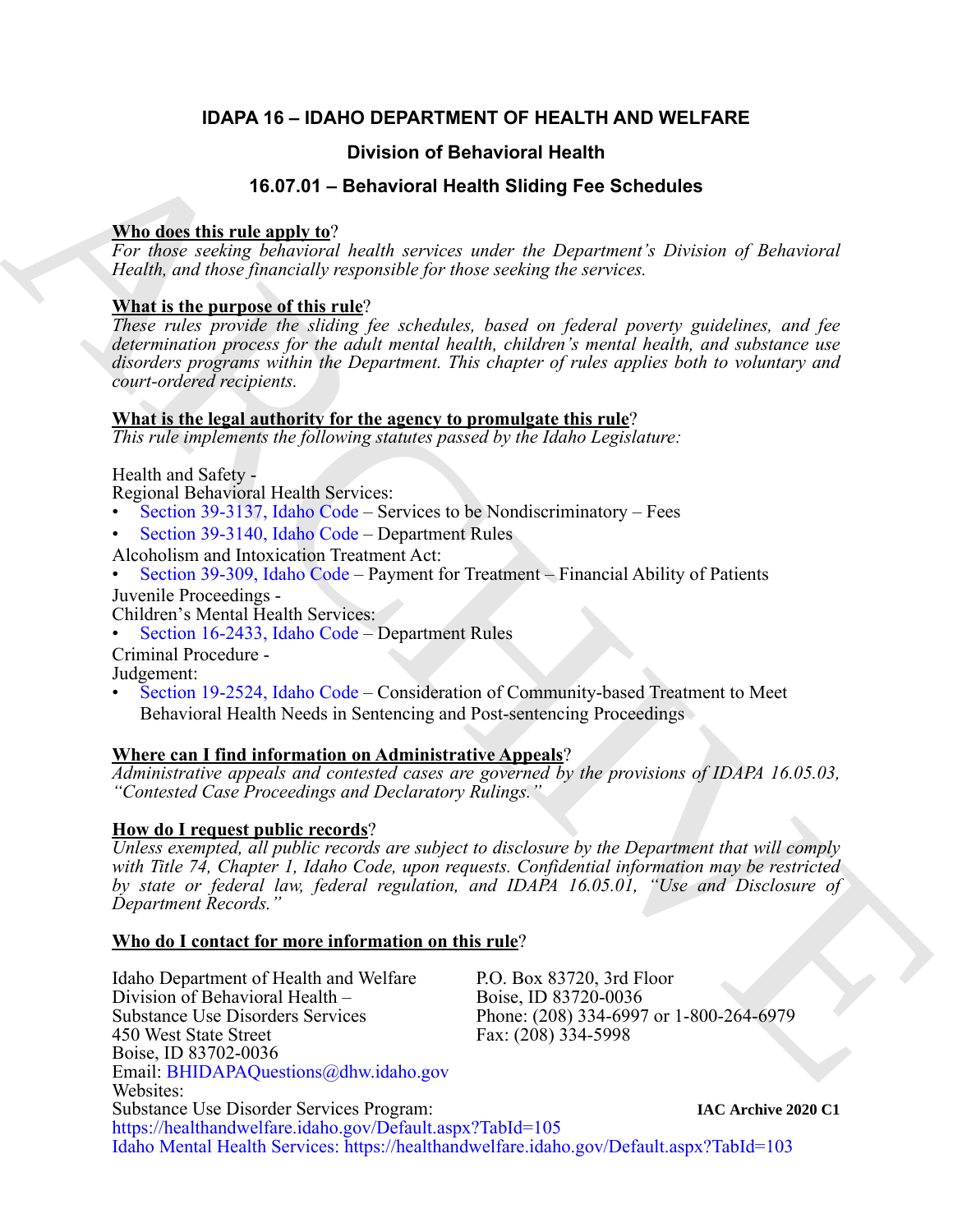# *Table of Contents*

# **16.07.01 – Behavioral Health Sliding Fee Schedules**

| 16.07.01 - Behavioral Health Sliding Fee Schedules                                 |
|------------------------------------------------------------------------------------|
|                                                                                    |
|                                                                                    |
|                                                                                    |
| 100. Financial Responsibility Of Parents For Children's Mental Health Services.  4 |
|                                                                                    |
| 200. Financial Responsibility For Adult Mental Health Services.  5                 |
|                                                                                    |
| 300. Sliding Fee Schedule For Children's Mental Health, Adult Mental Health, And   |
|                                                                                    |
| 400. Calculating Income To Apply The Sliding Fee Schedule For Children's Mental    |
|                                                                                    |
|                                                                                    |
|                                                                                    |
|                                                                                    |
|                                                                                    |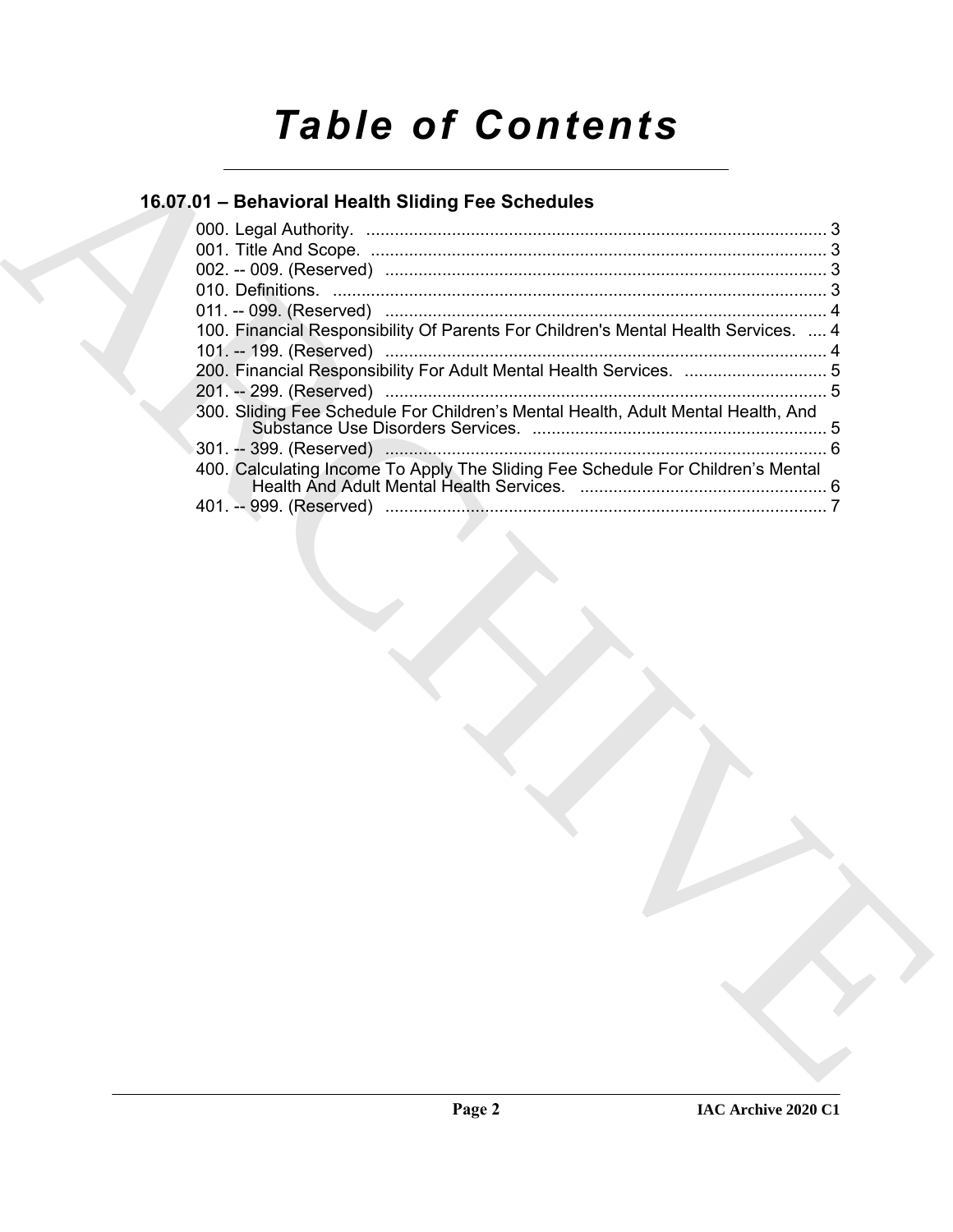#### **16.07.01 – BEHAVIORAL HEALTH SLIDING FEE SCHEDULES**

#### <span id="page-2-15"></span><span id="page-2-1"></span><span id="page-2-0"></span>**000. LEGAL AUTHORITY.**

### <span id="page-2-16"></span><span id="page-2-2"></span>**001. TITLE AND SCOPE.**

#### <span id="page-2-14"></span><span id="page-2-13"></span><span id="page-2-12"></span><span id="page-2-11"></span><span id="page-2-10"></span><span id="page-2-9"></span><span id="page-2-8"></span><span id="page-2-7"></span><span id="page-2-6"></span><span id="page-2-5"></span><span id="page-2-4"></span><span id="page-2-3"></span>**010. DEFINITIONS.**

| providers.                             | Under Sections 16-2433, 19-2524, 20-511A, and 39-3137, Idaho Code, the Director is authorized to promulgate,<br>adopt, and enforce rules for the charging of fees for services provided by mental health and substance use disorders<br>providers. Under Section 39-309, Idaho Code, the Board of Health and Welfare is authorized to promulgate, adopt,<br>and enforce rules for the charging of fees for services provided by mental health and substance use disorders | $(3-20-20)T$ |
|----------------------------------------|---------------------------------------------------------------------------------------------------------------------------------------------------------------------------------------------------------------------------------------------------------------------------------------------------------------------------------------------------------------------------------------------------------------------------------------------------------------------------|--------------|
| 001.                                   | <b>TITLE AND SCOPE.</b>                                                                                                                                                                                                                                                                                                                                                                                                                                                   |              |
| 01.                                    | Title. These rules are titled IDAPA 16.07.01, "Behavioral Health Sliding Fee Schedules."                                                                                                                                                                                                                                                                                                                                                                                  | $(3-20-20)T$ |
| 02.                                    | Scope. These rules provide the sliding fee schedules, based on federal poverty guidelines, and fee<br>determination process for the adult mental health, children's mental health, and substance use disorders programs<br>within the Department. This chapter of rules applies both to voluntary and court-ordered recipients.                                                                                                                                           | $(3-20-20)T$ |
| $002. - 009.$                          | (RESERVED)                                                                                                                                                                                                                                                                                                                                                                                                                                                                |              |
| 010.                                   | <b>DEFINITIONS.</b><br>For the purposes of this chapter, the following definitions apply.                                                                                                                                                                                                                                                                                                                                                                                 | $(3-20-20)T$ |
| 01.<br>sources.                        | Ability to Pay. The financial capacity that is available to pay for the program services after<br>allowable deductions in relation to gross income and family size exclusive of any liability of third party payor                                                                                                                                                                                                                                                        | $(3-20-20)T$ |
| 02.                                    | Adjusted Gross Income. Total family annual income less allowable annual deductions.                                                                                                                                                                                                                                                                                                                                                                                       | $(3-20-20)T$ |
| 03.                                    | Adult. An individual eighteen (18) years of age or older.                                                                                                                                                                                                                                                                                                                                                                                                                 | $(3-20-20)T$ |
| 04.                                    | Adult Mental Health Program. A program administered by the Idaho Department of Health and<br>Welfare to serve seriously mentally ill and severely and persistently mentally ill adults.                                                                                                                                                                                                                                                                                   | $(3-20-20)T$ |
| 05.                                    | Allowable Annual Deductions. In determining the family's ability to pay for behavioral health<br>services, the following are allowable annual deductions:                                                                                                                                                                                                                                                                                                                 | $(3-20-20)T$ |
| a.                                     | Court-ordered obligations;                                                                                                                                                                                                                                                                                                                                                                                                                                                | $(3-20-20)T$ |
| b.                                     | Dependent support;                                                                                                                                                                                                                                                                                                                                                                                                                                                        | $(3-20-20)T$ |
| c.                                     | Child care payments necessary for parental employment;                                                                                                                                                                                                                                                                                                                                                                                                                    | $(3-20-20)T$ |
| d.                                     | Medical expenses;                                                                                                                                                                                                                                                                                                                                                                                                                                                         | $(3-20-20)T$ |
| e.                                     | Transportation;                                                                                                                                                                                                                                                                                                                                                                                                                                                           | $(3-20-20)T$ |
| f.                                     | Extraordinary rehabilitative expenses; and                                                                                                                                                                                                                                                                                                                                                                                                                                | $(3-20-20)T$ |
| g.                                     | State and federal tax payments, including FICA taxes.                                                                                                                                                                                                                                                                                                                                                                                                                     | $(3-20-20)T$ |
| 06.<br>substance use disorders issues. | Behavioral Health Services. Services offered by the Department to improve mental health and                                                                                                                                                                                                                                                                                                                                                                               | $(3-20-20)T$ |
| 07.                                    | Child. An individual who is under the age of eighteen (18) years.                                                                                                                                                                                                                                                                                                                                                                                                         | $(3-20-20)T$ |
| 08.                                    | Children's Mental Health Program. A program as defined in IDAPA 16.07.37, "Children's<br>Mental Health Services," administered by the Idaho Department of Health and Welfare.                                                                                                                                                                                                                                                                                             | $(3-20-20)T$ |
| 09.                                    | Court-Ordered Obligations. Financial payments which have been ordered by a court of law.                                                                                                                                                                                                                                                                                                                                                                                  | $(3-20-20)T$ |
|                                        |                                                                                                                                                                                                                                                                                                                                                                                                                                                                           |              |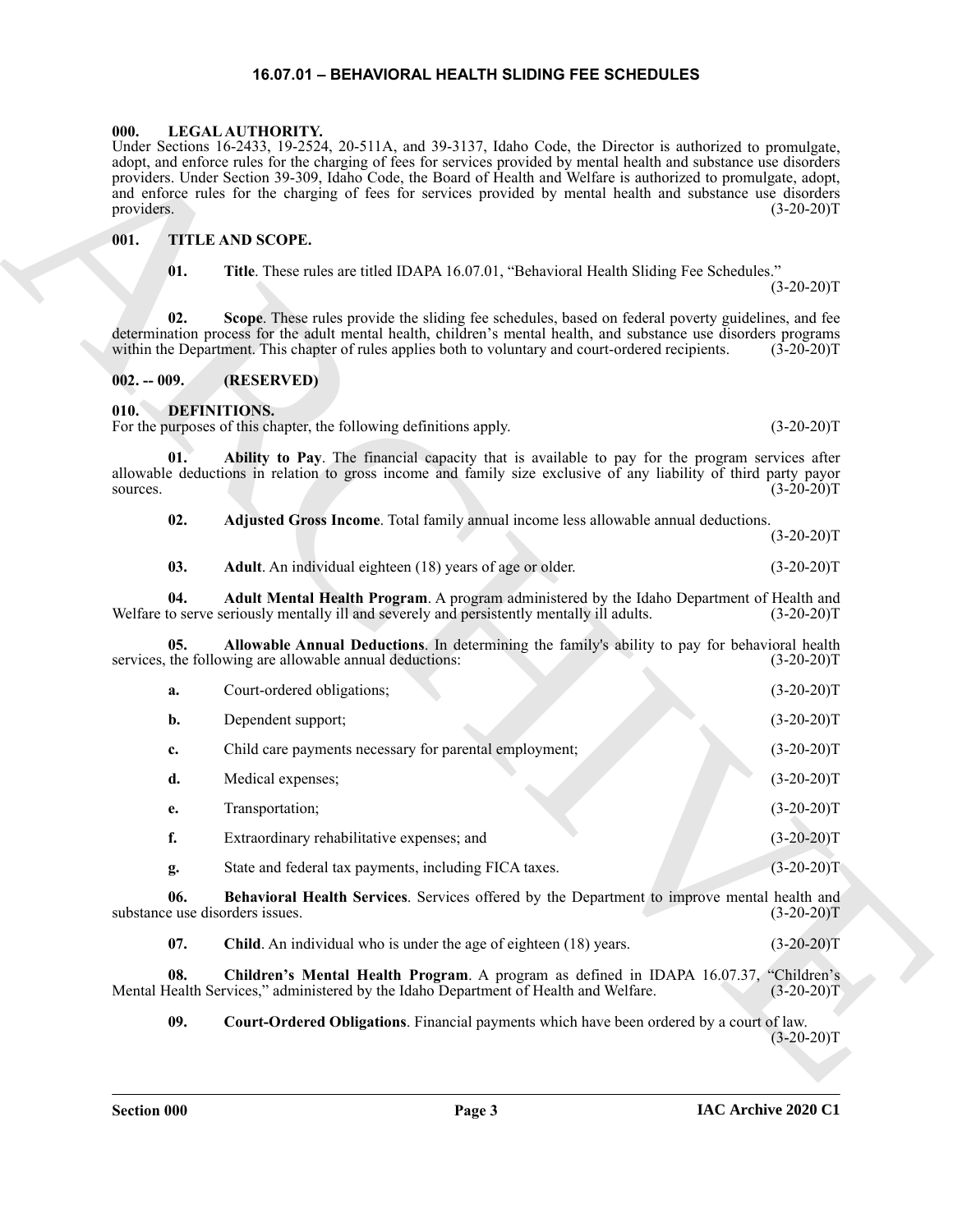#### *IDAHO ADMINISTRATIVE CODE IDAPA 16.07.01 Department of Health and Welfare Behavioral Health Sliding Fee Schedules*

**10. Court-Ordered Recipient**. A person receiving behavioral health services under Sections 19-2524,  $20-520(i)$ , and  $20-511A$ , Idaho Code.

<span id="page-3-6"></span><span id="page-3-5"></span><span id="page-3-4"></span><span id="page-3-3"></span>**11. Department**. The Idaho Department of Health and Welfare. (3-20-20)T

**12. Dependent Support**. An individual that is dependent on their family's income for over fifty 50%) of his financial support. percent  $(50\%)$  of his financial support.

**13. Extraordinary Rehabilitative Expenses**. Those payments incurred as a result of the disability needs of the person receiving services. They include annual costs for items including wheelchairs, adaptive equipment, medication, treatment, or therapy which were not included in the medical payments deduction and the annual estimate of the cost of services received. (3-20-20)T

<span id="page-3-7"></span>**14. Family**. A family is an adult, or married adults, or adult(s) with children, living in a common residence. (3-20-20)T

<span id="page-3-8"></span>**15. Family Household**. Persons in a family related by blood, marriage, or adoption. Adult siblings who are not claimed as dependents and individuals receiving Supplemental Security Income (SSI) or Supplemental Security Disability Income (SSDI) are excluded from consideration as a member of the household for income and counting purposes. Income from minor siblings is excluded from household income. The term "family household" is synonymous with the term "family unit." (3-20-20)T

<span id="page-3-9"></span>**16. Federal Poverty Guidelines**. Guidelines issued annually by the Federal Department of Health and Human Services establishing the poverty income limits. The federal poverty guidelines for the current year may be found online at http://aspe.hhs.gov/poverty. (3-20-20) found online at http://aspe.hhs.gov/poverty.

**17. Management Service Contractor (MSC)**. An independent contractor with whom the Department contracts to manage a statewide network of Department-approved facilities and programs to deliver substance use disorders treatment and recovery support services. (3-20-20)T

<span id="page-3-13"></span><span id="page-3-12"></span><span id="page-3-11"></span><span id="page-3-10"></span>**18. Parent**. The person who, by birth or through adoption, is legally responsible for a child.

 $(3-20-20)T$ 

**19. Recipient**. The person receiving services. The term "recipient" is synonymous with the terms: "patient," "participant," "resident," "consumer," or "client." (3-20-20)T

**20. Sliding Fee Scale**. A scale used to determine an individual's financial obligation for services based on Federal Poverty Guidelines and the number of persons in the family household. (3-20-20)T

<span id="page-3-14"></span>**21. Substance Use Disorders Program**. A program administered by the Idaho Department of Health and Welfare to serve adolescents and adults with alcohol or substance use disorders.

<span id="page-3-15"></span>**22. Third-Party Payor**. A payor other than a person receiving services or a responsible party who is able for all or part of the person's care. legally liable for all or part of the person's care.

#### <span id="page-3-0"></span>**011. -- 099. (RESERVED)**

#### <span id="page-3-16"></span><span id="page-3-1"></span>**100. FINANCIAL RESPONSIBILITY OF PARENTS FOR CHILDREN'S MENTAL HEALTH SERVICES.**

**Experimental Health Statistics (a) Experimental Statistics (a) Experimental Health Statistics (a)** (1932)<br>
23.9200). The Department The bistic Neumericus [C](http://aspe.hhs.gov/poverty)hristian Section Matters (a) and Section (3) 2021<br>
23.9200). Parents of children eligible for services under IDAPA 16.07.37, "Children's Mental Health Services," Section 407 who receive services either directly from the Department's Children's Mental Health program or through Department contracts with private providers are responsible for paying for services provided to their child and to their family. Financial responsibility of the child's parent(s) for each service not covered by third party liable resources or payments, including private insurance and Medicaid will be established in accordance with the child's parent(s) ability to pay as determined by the sliding fee scale in Section 300 of these rules. (3-20-20) ability to pay as determined by the sliding fee scale in Section 300 of these rules.

#### <span id="page-3-2"></span>**101. -- 199. (RESERVED)**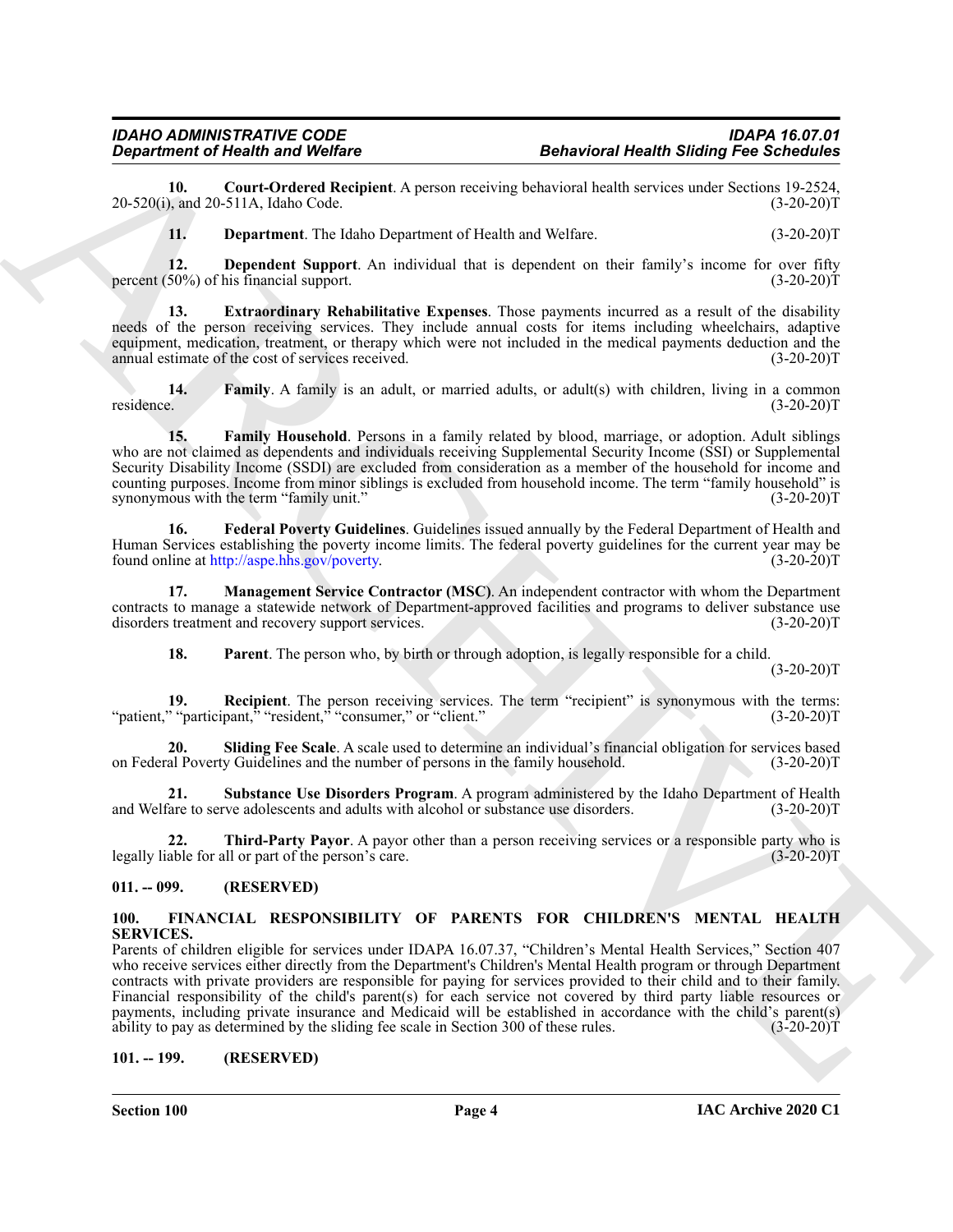#### <span id="page-4-3"></span><span id="page-4-0"></span>**200. FINANCIAL RESPONSIBILITY FOR ADULT MENTAL HEALTH SERVICES.**

#### <span id="page-4-1"></span>**201. -- 299. (RESERVED)**

#### <span id="page-4-4"></span><span id="page-4-2"></span>**300. SLIDING FEE SCHEDULE FOR CHILDREN'S MENTAL HEALTH, ADULT MENTAL HEALTH, AND SUBSTANCE USE DISORDERS SERVICES.**

| 200.<br>these rules. | <b>FINANCIAL RESPONSIBILITY FOR ADULT MENTAL HEALTH SERVICES.</b><br>Adults receiving services either directly from the Department's Adult Mental Health program or through Department<br>contracts with private providers are responsible for paying for services they receive. Financial responsibility for each<br>service not covered by third party liable resources or payments, including private insurance and Medicaid will be<br>established in accordance with the individual's ability to pay as determined by the sliding fee scale in Section 300 of |                                                                                                        | $(3-20-20)T$ |
|----------------------|--------------------------------------------------------------------------------------------------------------------------------------------------------------------------------------------------------------------------------------------------------------------------------------------------------------------------------------------------------------------------------------------------------------------------------------------------------------------------------------------------------------------------------------------------------------------|--------------------------------------------------------------------------------------------------------|--------------|
| $201. - 299.$        | (RESERVED)                                                                                                                                                                                                                                                                                                                                                                                                                                                                                                                                                         |                                                                                                        |              |
| 300.<br>services:    | SLIDING FEE SCHEDULE FOR CHILDREN'S MENTAL HEALTH, ADULT MENTAL<br>HEALTH, AND SUBSTANCE USE DISORDERS SERVICES.<br>Following is the sliding fee schedule for children's mental health, adult mental health, and substance use disorders                                                                                                                                                                                                                                                                                                                           |                                                                                                        |              |
|                      | TABLE 300 - SLIDING FEE SCHEDULE FOR CHILDREN'S MENTAL HEALTH,<br>ADULT MENTAL HEALTH, AND SUBSTANCE USE DISORDERS SERVICES.                                                                                                                                                                                                                                                                                                                                                                                                                                       |                                                                                                        |              |
|                      | <b>Percent Federal of Poverty Guidelines</b>                                                                                                                                                                                                                                                                                                                                                                                                                                                                                                                       | <b>Percentage of Cost Sharing</b><br><b>Responsibility of a Parent,</b><br>or Adult Services Recipient |              |
|                      | 0% - 99%                                                                                                                                                                                                                                                                                                                                                                                                                                                                                                                                                           | 0%                                                                                                     |              |
|                      | 100%-109%                                                                                                                                                                                                                                                                                                                                                                                                                                                                                                                                                          | 5%                                                                                                     |              |
|                      | 110%-119%                                                                                                                                                                                                                                                                                                                                                                                                                                                                                                                                                          | 10%                                                                                                    |              |
|                      | 120%-129%                                                                                                                                                                                                                                                                                                                                                                                                                                                                                                                                                          | 15%                                                                                                    |              |
|                      | 130%-139%                                                                                                                                                                                                                                                                                                                                                                                                                                                                                                                                                          | 20%                                                                                                    |              |
|                      | 140%-149%                                                                                                                                                                                                                                                                                                                                                                                                                                                                                                                                                          | 25%                                                                                                    |              |
|                      | 150%-159%                                                                                                                                                                                                                                                                                                                                                                                                                                                                                                                                                          | 30%                                                                                                    |              |
|                      | 160%-169%                                                                                                                                                                                                                                                                                                                                                                                                                                                                                                                                                          | 35%                                                                                                    |              |
|                      | 170%-179%                                                                                                                                                                                                                                                                                                                                                                                                                                                                                                                                                          | 40%                                                                                                    |              |
|                      | 180%-189%                                                                                                                                                                                                                                                                                                                                                                                                                                                                                                                                                          | 45%                                                                                                    |              |
|                      | 190%-199%                                                                                                                                                                                                                                                                                                                                                                                                                                                                                                                                                          | 50%                                                                                                    |              |
|                      | 200% - 209%                                                                                                                                                                                                                                                                                                                                                                                                                                                                                                                                                        | 55%                                                                                                    |              |
|                      | 210% - 219%                                                                                                                                                                                                                                                                                                                                                                                                                                                                                                                                                        | 60%                                                                                                    |              |
|                      | 220% - 229%                                                                                                                                                                                                                                                                                                                                                                                                                                                                                                                                                        | 65%                                                                                                    |              |
|                      | 230% - 239%                                                                                                                                                                                                                                                                                                                                                                                                                                                                                                                                                        | 70%                                                                                                    |              |
|                      | 240% - 249%                                                                                                                                                                                                                                                                                                                                                                                                                                                                                                                                                        | 75%                                                                                                    |              |
|                      | 250% - 259%                                                                                                                                                                                                                                                                                                                                                                                                                                                                                                                                                        | 80%                                                                                                    |              |
|                      | 260% - 269%                                                                                                                                                                                                                                                                                                                                                                                                                                                                                                                                                        | 85%                                                                                                    |              |
|                      | 270% - 279%                                                                                                                                                                                                                                                                                                                                                                                                                                                                                                                                                        | 90%                                                                                                    |              |
|                      | 280% - 289%                                                                                                                                                                                                                                                                                                                                                                                                                                                                                                                                                        | 95%                                                                                                    |              |
|                      |                                                                                                                                                                                                                                                                                                                                                                                                                                                                                                                                                                    |                                                                                                        |              |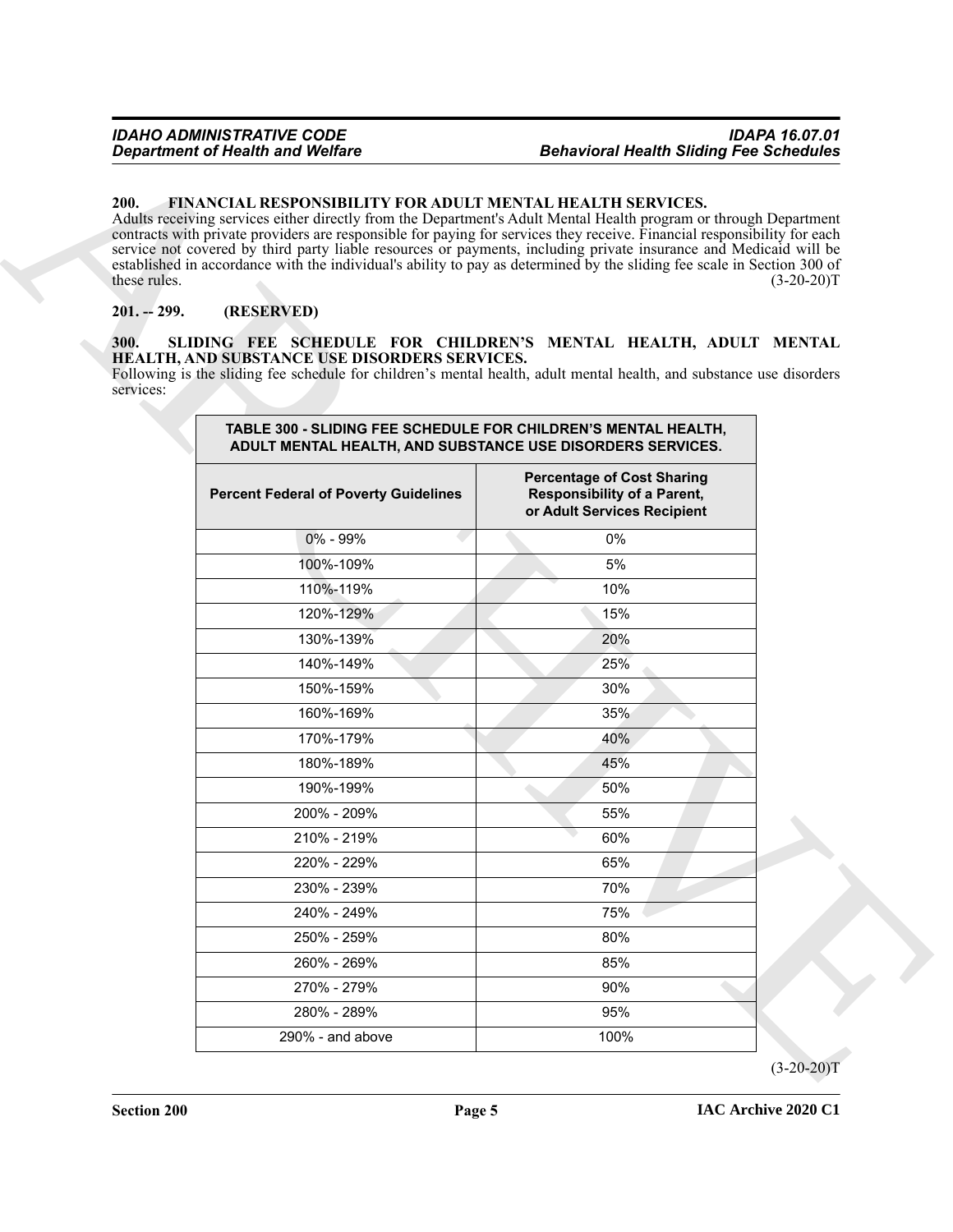#### <span id="page-5-0"></span>**301. -- 399. (RESERVED)**

#### <span id="page-5-7"></span><span id="page-5-6"></span><span id="page-5-5"></span><span id="page-5-4"></span><span id="page-5-3"></span><span id="page-5-2"></span><span id="page-5-1"></span>**400. CALCULATING INCOME TO APPLY THE SLIDING FEE SCHEDULE FOR CHILDREN'S MENTAL HEALTH AND ADULT MENTAL HEALTH SERVICES.**

| (RESERVED)<br>$301. - 399.$<br>CALCULATING INCOME TO APPLY THE SLIDING FEE SCHEDULE FOR CHILDREN'S<br>400.<br>MENTAL HEALTH AND ADULT MENTAL HEALTH SERVICES.<br>The fee determination process includes consideration of the following subsections in this rule.<br>01.<br>application for services and a "Fee Determination" form must be completed.<br>a.<br>Children's Mental Health services.<br>b.<br>determination form.<br>02.<br>and the adjusted gross income of those persons as determined using the following:<br>a.<br>soon as possible, thereafter.<br>b.<br>changes occur in family size, income, or allowable deductions.<br>$c_{\cdot}$<br>amounts for the following:<br>i.<br>Court-ordered obligations;<br>ii.<br>Dependent support;<br>iii.<br>Child care expenses necessary for parental employment;<br>iv.<br>Medical expenses;<br>Transportation;<br>V.<br>Extraordinary rehabilitative expenses; and<br>vi. | Application and Fee Determination Form. Prior to the delivery of behavioral health services, an<br>A child's parent(s) must complete the application and fee determination form when requesting<br>An adult requesting Adult Mental Health services must complete the application and fee<br>Ability to Pay. Financial obligations are based upon the number of persons in the family household<br>An ability to pay determination will be made at the time of the voluntary request for services or as<br>Redetermination of ability to pay will be made at least annually or upon request or at any time<br>In determining the family's ability to pay for services, the Department will deduct annualized | $(3-20-20)T$                                                                                                                                 |
|-------------------------------------------------------------------------------------------------------------------------------------------------------------------------------------------------------------------------------------------------------------------------------------------------------------------------------------------------------------------------------------------------------------------------------------------------------------------------------------------------------------------------------------------------------------------------------------------------------------------------------------------------------------------------------------------------------------------------------------------------------------------------------------------------------------------------------------------------------------------------------------------------------------------------------------|--------------------------------------------------------------------------------------------------------------------------------------------------------------------------------------------------------------------------------------------------------------------------------------------------------------------------------------------------------------------------------------------------------------------------------------------------------------------------------------------------------------------------------------------------------------------------------------------------------------------------------------------------------------------------------------------------------------|----------------------------------------------------------------------------------------------------------------------------------------------|
|                                                                                                                                                                                                                                                                                                                                                                                                                                                                                                                                                                                                                                                                                                                                                                                                                                                                                                                                     |                                                                                                                                                                                                                                                                                                                                                                                                                                                                                                                                                                                                                                                                                                              | $(3-20-20)T$<br>$(3-20-20)T$<br>$(3-20-20)T$<br>$(3-20-20)T$<br>$(3-20-20)T$<br>$(3-20-20)T$<br>$(3-20-20)T$<br>$(3-20-20)T$<br>$(3-20-20)T$ |
|                                                                                                                                                                                                                                                                                                                                                                                                                                                                                                                                                                                                                                                                                                                                                                                                                                                                                                                                     |                                                                                                                                                                                                                                                                                                                                                                                                                                                                                                                                                                                                                                                                                                              |                                                                                                                                              |
|                                                                                                                                                                                                                                                                                                                                                                                                                                                                                                                                                                                                                                                                                                                                                                                                                                                                                                                                     |                                                                                                                                                                                                                                                                                                                                                                                                                                                                                                                                                                                                                                                                                                              |                                                                                                                                              |
|                                                                                                                                                                                                                                                                                                                                                                                                                                                                                                                                                                                                                                                                                                                                                                                                                                                                                                                                     |                                                                                                                                                                                                                                                                                                                                                                                                                                                                                                                                                                                                                                                                                                              |                                                                                                                                              |
|                                                                                                                                                                                                                                                                                                                                                                                                                                                                                                                                                                                                                                                                                                                                                                                                                                                                                                                                     |                                                                                                                                                                                                                                                                                                                                                                                                                                                                                                                                                                                                                                                                                                              |                                                                                                                                              |
|                                                                                                                                                                                                                                                                                                                                                                                                                                                                                                                                                                                                                                                                                                                                                                                                                                                                                                                                     |                                                                                                                                                                                                                                                                                                                                                                                                                                                                                                                                                                                                                                                                                                              |                                                                                                                                              |
|                                                                                                                                                                                                                                                                                                                                                                                                                                                                                                                                                                                                                                                                                                                                                                                                                                                                                                                                     |                                                                                                                                                                                                                                                                                                                                                                                                                                                                                                                                                                                                                                                                                                              |                                                                                                                                              |
|                                                                                                                                                                                                                                                                                                                                                                                                                                                                                                                                                                                                                                                                                                                                                                                                                                                                                                                                     |                                                                                                                                                                                                                                                                                                                                                                                                                                                                                                                                                                                                                                                                                                              |                                                                                                                                              |
|                                                                                                                                                                                                                                                                                                                                                                                                                                                                                                                                                                                                                                                                                                                                                                                                                                                                                                                                     |                                                                                                                                                                                                                                                                                                                                                                                                                                                                                                                                                                                                                                                                                                              |                                                                                                                                              |
|                                                                                                                                                                                                                                                                                                                                                                                                                                                                                                                                                                                                                                                                                                                                                                                                                                                                                                                                     |                                                                                                                                                                                                                                                                                                                                                                                                                                                                                                                                                                                                                                                                                                              |                                                                                                                                              |
|                                                                                                                                                                                                                                                                                                                                                                                                                                                                                                                                                                                                                                                                                                                                                                                                                                                                                                                                     |                                                                                                                                                                                                                                                                                                                                                                                                                                                                                                                                                                                                                                                                                                              |                                                                                                                                              |
|                                                                                                                                                                                                                                                                                                                                                                                                                                                                                                                                                                                                                                                                                                                                                                                                                                                                                                                                     |                                                                                                                                                                                                                                                                                                                                                                                                                                                                                                                                                                                                                                                                                                              |                                                                                                                                              |
|                                                                                                                                                                                                                                                                                                                                                                                                                                                                                                                                                                                                                                                                                                                                                                                                                                                                                                                                     |                                                                                                                                                                                                                                                                                                                                                                                                                                                                                                                                                                                                                                                                                                              | $(3-20-20)T$                                                                                                                                 |
|                                                                                                                                                                                                                                                                                                                                                                                                                                                                                                                                                                                                                                                                                                                                                                                                                                                                                                                                     |                                                                                                                                                                                                                                                                                                                                                                                                                                                                                                                                                                                                                                                                                                              | $(3-20-20)T$                                                                                                                                 |
|                                                                                                                                                                                                                                                                                                                                                                                                                                                                                                                                                                                                                                                                                                                                                                                                                                                                                                                                     |                                                                                                                                                                                                                                                                                                                                                                                                                                                                                                                                                                                                                                                                                                              | $(3-20-20)T$                                                                                                                                 |
|                                                                                                                                                                                                                                                                                                                                                                                                                                                                                                                                                                                                                                                                                                                                                                                                                                                                                                                                     |                                                                                                                                                                                                                                                                                                                                                                                                                                                                                                                                                                                                                                                                                                              | $(3-20-20)T$                                                                                                                                 |
| vii.<br>State and federal tax payments, including FICA taxes.                                                                                                                                                                                                                                                                                                                                                                                                                                                                                                                                                                                                                                                                                                                                                                                                                                                                       |                                                                                                                                                                                                                                                                                                                                                                                                                                                                                                                                                                                                                                                                                                              | $(3-20-20)T$                                                                                                                                 |
| 03.<br>Medicaid or private insurance, must be identified and developed in order to fully determine the child's parent(s) or<br>adult individual's ability to pay and to maximize reimbursement for the cost of services provided. It is the<br>responsibility of the parents, legal guardian, or adult individual to obtain and provide information not available at the<br>time of the initial financial interview whenever that information becomes available.                                                                                                                                                                                                                                                                                                                                                                                                                                                                    | Required Information. Information regarding third-party payors and other resources, including                                                                                                                                                                                                                                                                                                                                                                                                                                                                                                                                                                                                                | $(3-20-20)T$                                                                                                                                 |
| 04.<br>arrangements are made.                                                                                                                                                                                                                                                                                                                                                                                                                                                                                                                                                                                                                                                                                                                                                                                                                                                                                                       | Time of Payment. Payment for services will be due upon delivery of services unless other                                                                                                                                                                                                                                                                                                                                                                                                                                                                                                                                                                                                                     | $(3-20-20)T$                                                                                                                                 |
| 05.<br>resources or payments, including private insurance and Medicaid, will be established in accordance with Section 300<br>and Subsection 400.01 of these rules but in no case will the amount owed exceed the cost of the service. In no case<br>will the annual financial obligation exceed five percent (5%) of adjusted gross income of the family household.                                                                                                                                                                                                                                                                                                                                                                                                                                                                                                                                                                | Financial Obligation. A financial obligation for each service not covered by third party liable                                                                                                                                                                                                                                                                                                                                                                                                                                                                                                                                                                                                              | $(3-20-20)T$                                                                                                                                 |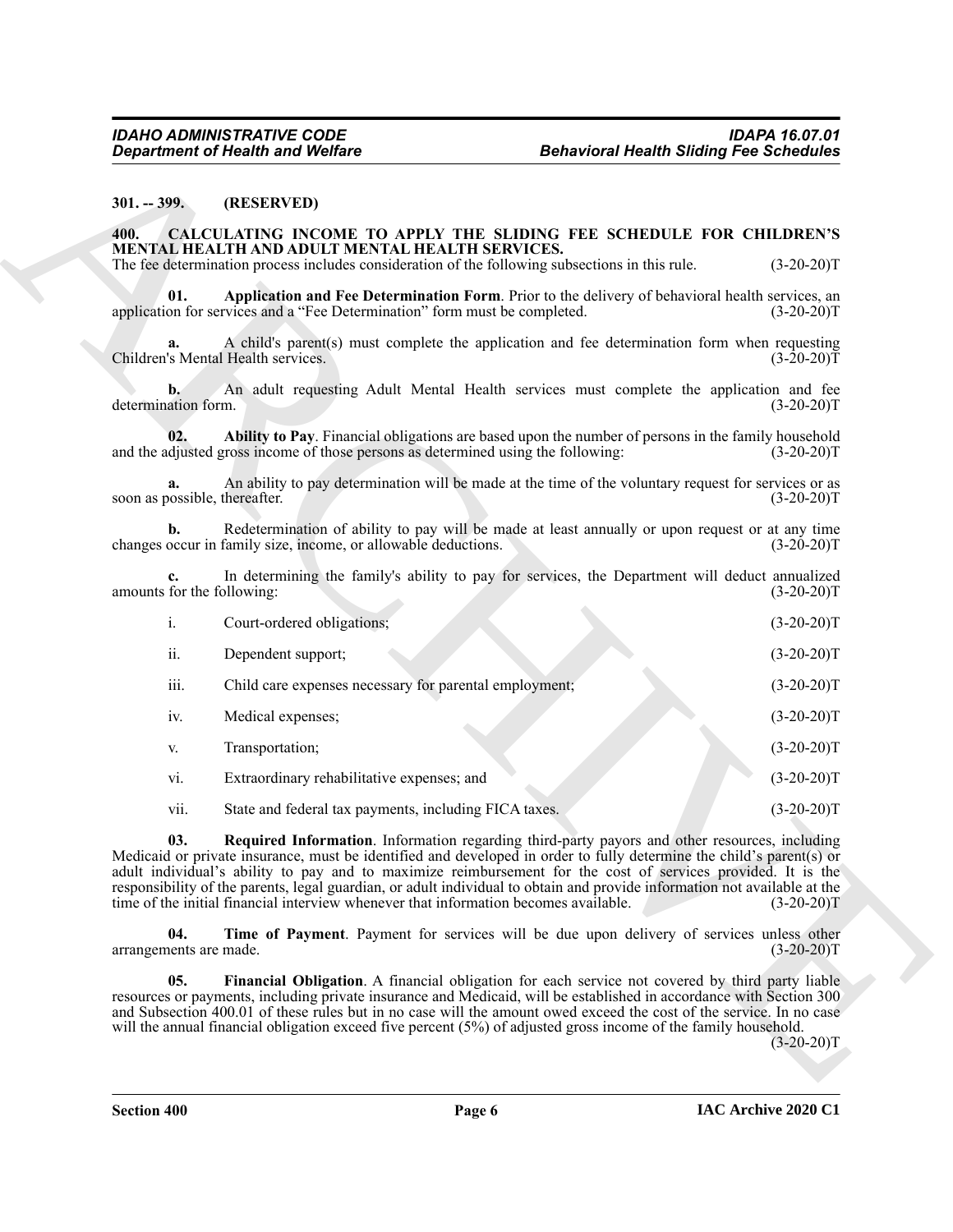<span id="page-6-1"></span>**06.** Fees Established by the Department. The maximum hourly fees or flat fees charged for al Health services are established by the Department of Health and Welfare. (3-20-20)T Behavioral Health services are established by the Department of Health and Welfare.

Department of Nicarity in Worlds Co. the Department Life maximum behind the animal stating First Schrödules.<br>
Definition in the case for California Mean Henric was deal and a stationary of the case of the stating of the<br>
c **a.** The fees for Children's Mental Health Services and Adult Mental Health Services are based on the cost for services set in Department contracts with service providers. Current information regarding services and fee charges can be obtained from regional Children's Mental Health and Adult Mental Health offices specified online.  $(3-20-20)T$ 

**b.** The fees for Substance Use Disorders Services are based on the cost for services set in Department contracts with the Management Services Contractor. Current information regarding services and fee charges can be obtained from the Department office described in Section 005 of these rules. (3-20-20)T obtained from the Department office described in Section 005 of these rules.

<span id="page-6-0"></span>**401. -- 999. (RESERVED)**